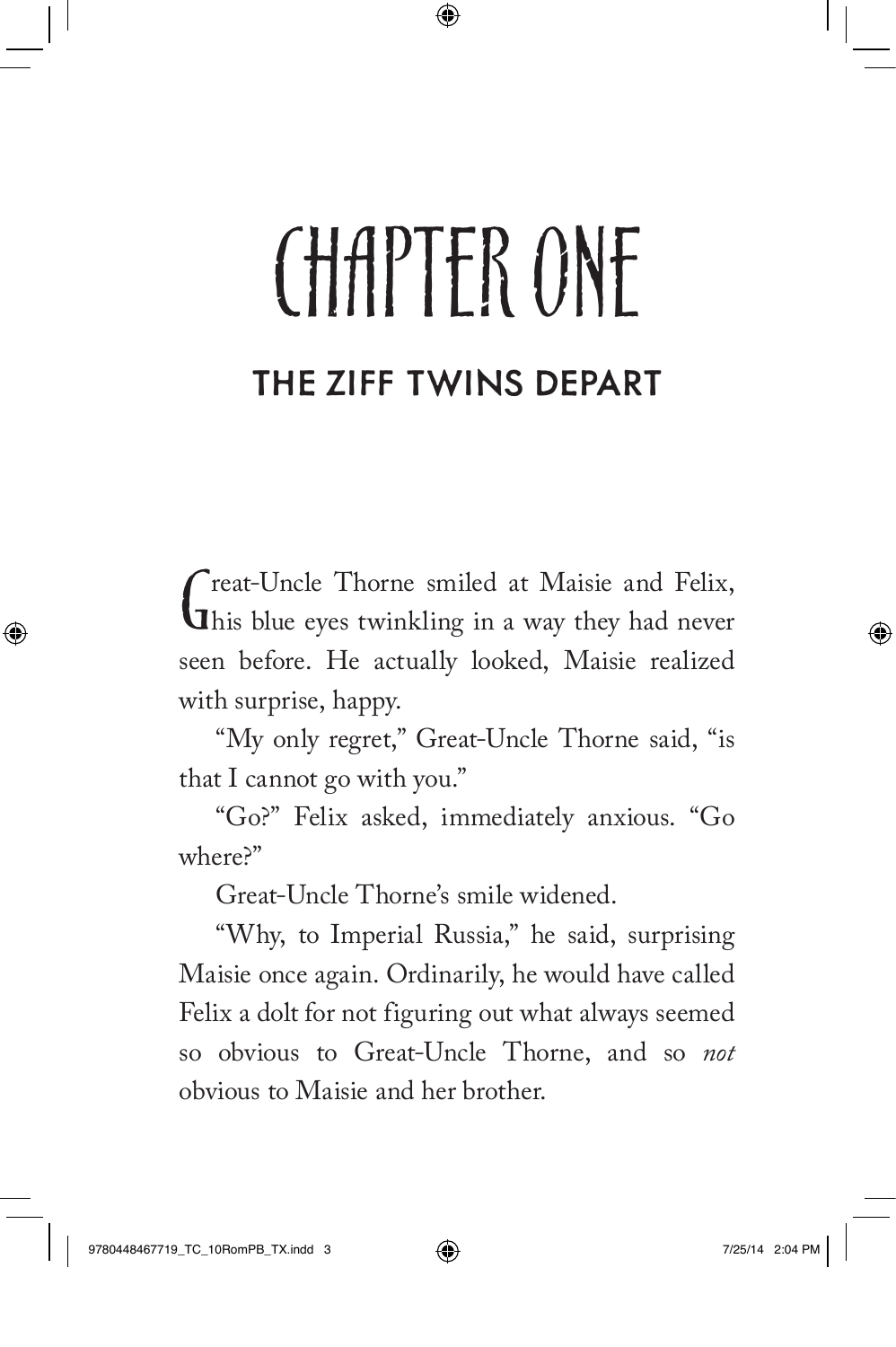"Is that different from regular Russia?" Hadley asked.

The Ziff twins, having delivered the message from Amy Pickworth, still sat together on the love seat, waiting for further instructions.

Great-Uncle Thorne shook his head sadly.

"What has happened to education?" he asked, his gaze sweeping up to the ceiling as if he might find an answer there. "My sister and I were taught right here at Elm Medona by brilliant tutors. Latin. French. The classics. And, of course, history."

He chuckled, still staring at the ceiling and its twinkling white lights.

"Our history teacher was a Yale man, Mr. Franklin Smith. Of course, he let Maisie and me call him Smitty. Got a kick out of that, actually. Smitty appeared every morning at eleven, vaguely disheveled but always with his Yale tie and a straw boater."

"A straw boat?" Maisie asked, but Great-Uncle Thorne ignored her.

"Up to the Map Room he'd march us—"

"The Map Room?" Maisie interrupted.

She had poked in every corner of Elm Medona. She'd opened closets and stepped inside. She'd stood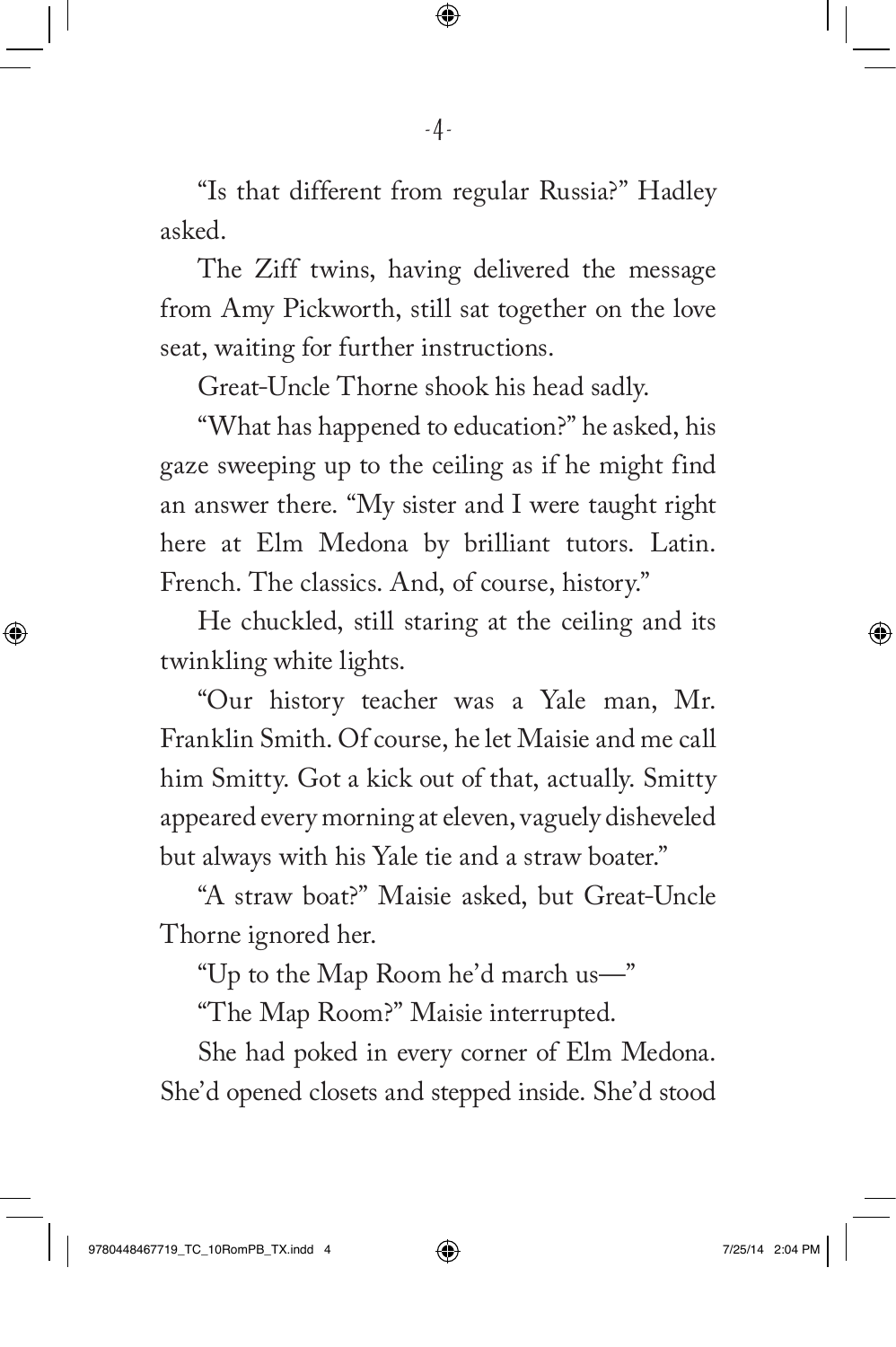in many of the rooms that never got used and whose names no one seemed to know. Of course she'd been surprised by the Fairy Room, but it was secret, hidden.

"There's no Map Room in Elm Medona," Maisie said certainly.

Now Great-Uncle Thorne frowned at her.

"Of course there's a Map Room. And you and your coterie should obviously spend some time in it. If you did, you would know that Imperial Russia was so enormous that when it was night in the west, it was dawn on the Pacific. And that the land that stretched between made up one-sixth of all the land in the world. And that land was ruled by one man. The Tsar of Imperial Russia."

"Show us," Felix said, his mind already trying to conjure such an immense country. "Take us to the Map Room and show us."

Great-Uncle Thorne considered Felix's request. The children, their eyes on him, waited hopefully.

"I suppose if you're going there, you should understand a bit about what you're getting into," he said thoughtfully.

"Getting into?" Felix repeated. "You mean it's dangerous there?"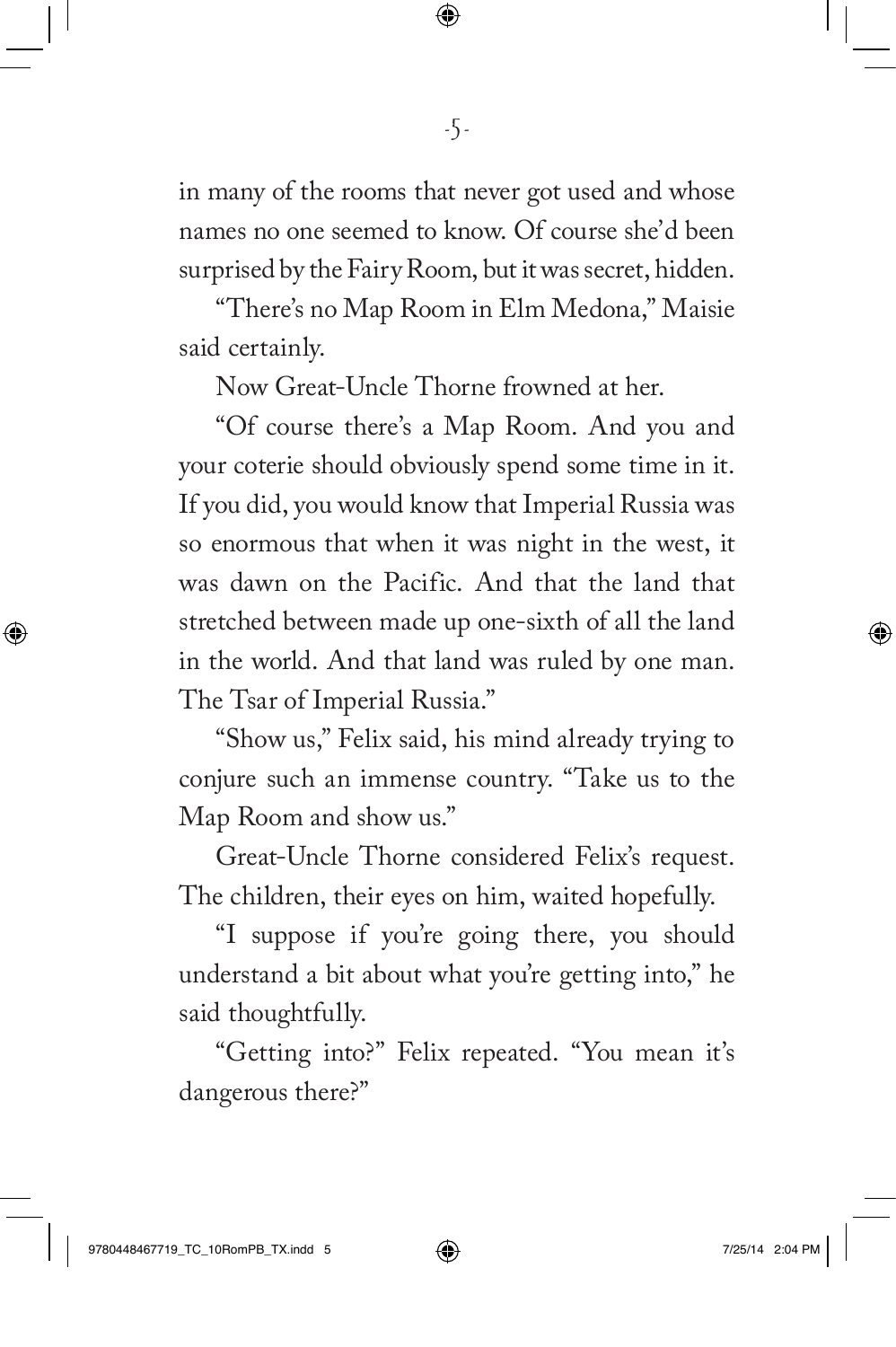Great-Uncle Thorne shrugged.

"Actually, Maisie and I never had the pleasure of visiting Imperial Russia. It is the one place that our father warned us against. Of course, I'm sure that was because of what happened there in 1918 . . ."

He paused.

"If we couldn't get back here and got stuck with the family . . ."

He paused again.

Maisie and Felix sneaked a glance at each other.

"Not to worry!" Great-Uncle Thorne said finally, with too much bravado. "You'll get back without a hitch. Why wouldn't you?"

"Why wouldn't we?" Maisie asked. "Why did Phinneas Pickworth fear you and Great-Aunt Maisie wouldn't be able to return?"

Great-Uncle Thorne's face softened. "I believe it was just the love of a father for his children," he said softly.

Before Maisie could question Great-Uncle Thorne further, her mother's voice interrupted.

"What is this?" she said, stepping into the Fairy Room, awestruck.

She bent and touched the grass that covered the floor.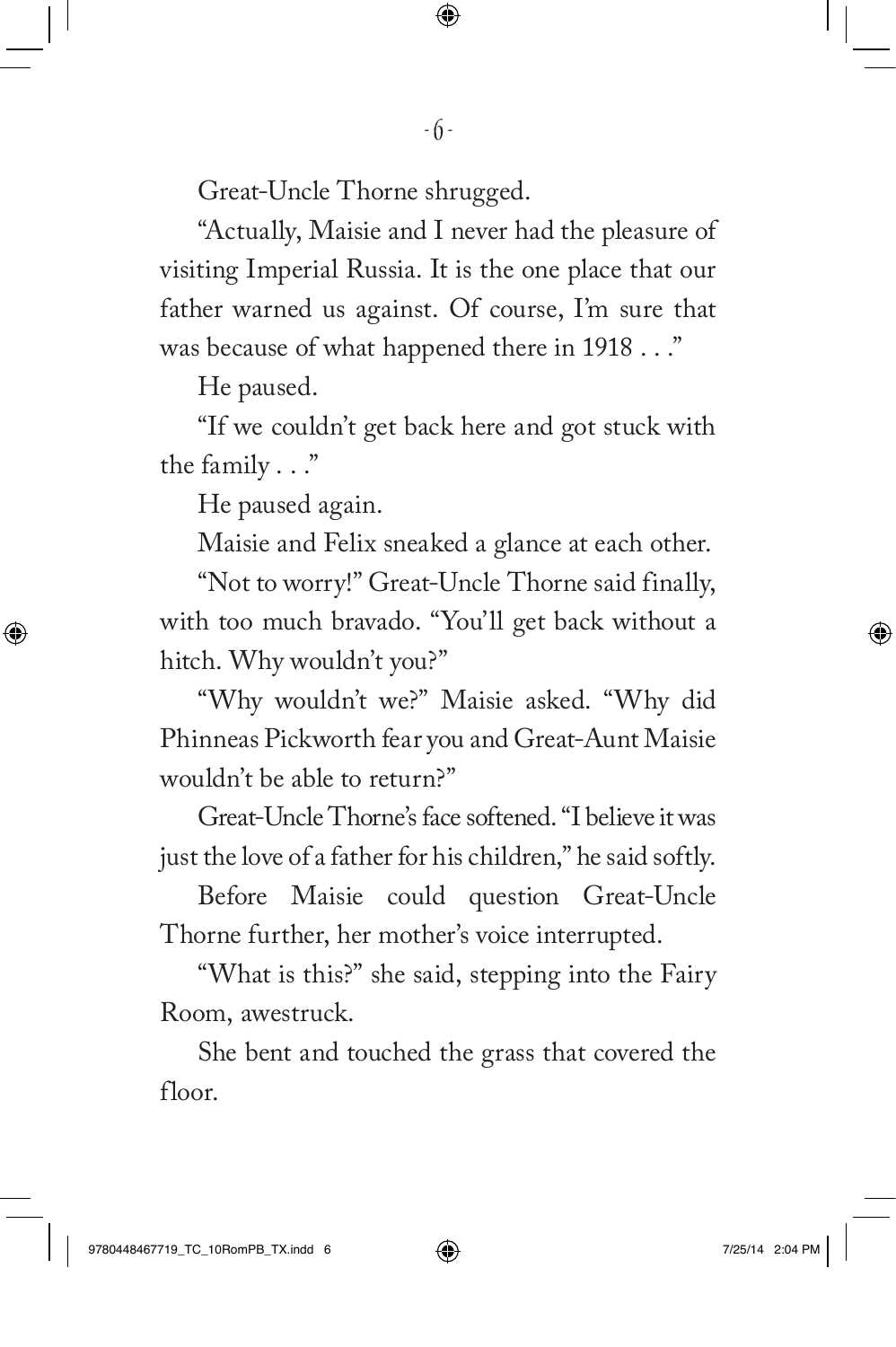"Why, this grass is *real*!" she declared.

Her eyes tried to take it all in: the walls covered with ivy and pink and blue morning glories, the angel hair and twinkling lights on the ceiling.

"Jennifer," Great-Uncle Thorne said firmly, "this was my mother's most private place. It's not for . . . general consumption."

"But who tends all these flowers and grass?"

"There's a special employee of Elm Medona whose sole purpose is to maintain this room," Great-Uncle Thorne answered. "But you have to leave it, I'm afraid. As I said, it's—"

"Yes," their mother replied, "not for general consumption. But then why are the children in here? And the Ziff twins?"

No one had an answer.

Quiet fell over the Fairy Room.

Maisie and Felix's mother let out a big sigh. "Sometimes," she said, "I feel like something strange is going on around here."

"It is," Great-Uncle Thorne said. "Your children frequently time travel and meet famous people when those people were children."

Maisie and Felix both gasped.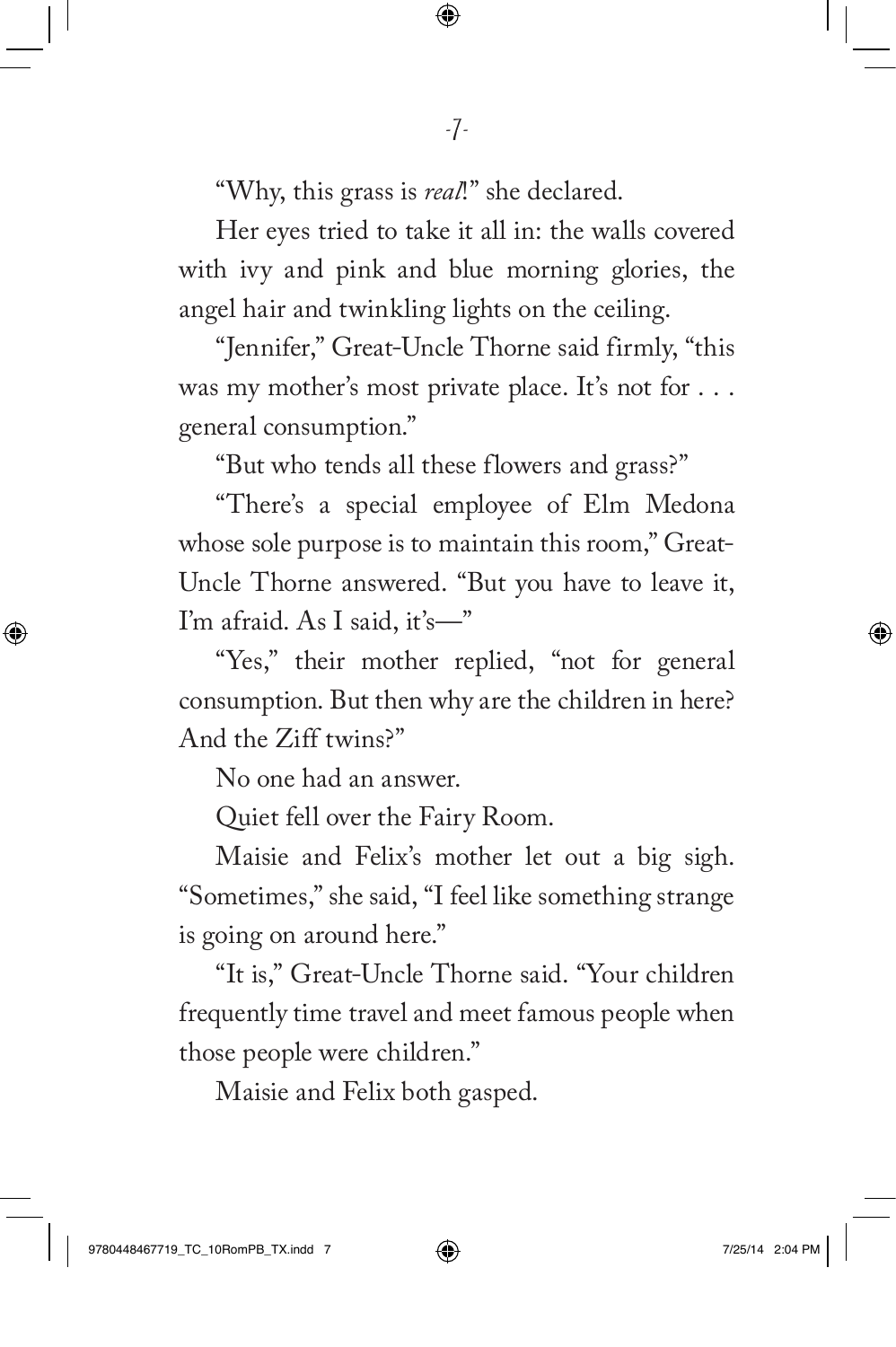But their mother laughed. Hard. "That's a good one," she said.

She wiped the corners of her eyes, shaking her head. "Maybe I'll go along with you next time," she added.

"Sorry," Great-Uncle Thorne said. "You have to be a twin."

"Oh! I see!" Her eyes settled on the Ziff twins. "Well, then, take Hadley and Rayne along with you!"

The children all forced a laugh.

*If she only knew*, Felix thought as his mother told them breakfast was ready and they needed to get ready for school. *If she only knew*.

Maisie had thought that landing the lead in *The Crucible* would skyrocket her into popularity. But nothing seemed to change. Instead, Hadley remained her only friend. Unless she counted Jim Duncan, who was really Felix's friend but at least seemed to like her, too.

But today, even Hadley seemed to be ignoring her. Maybe Great-Uncle Thorne and Imperial Russia had upset her. Maybe Hadley didn't want anything

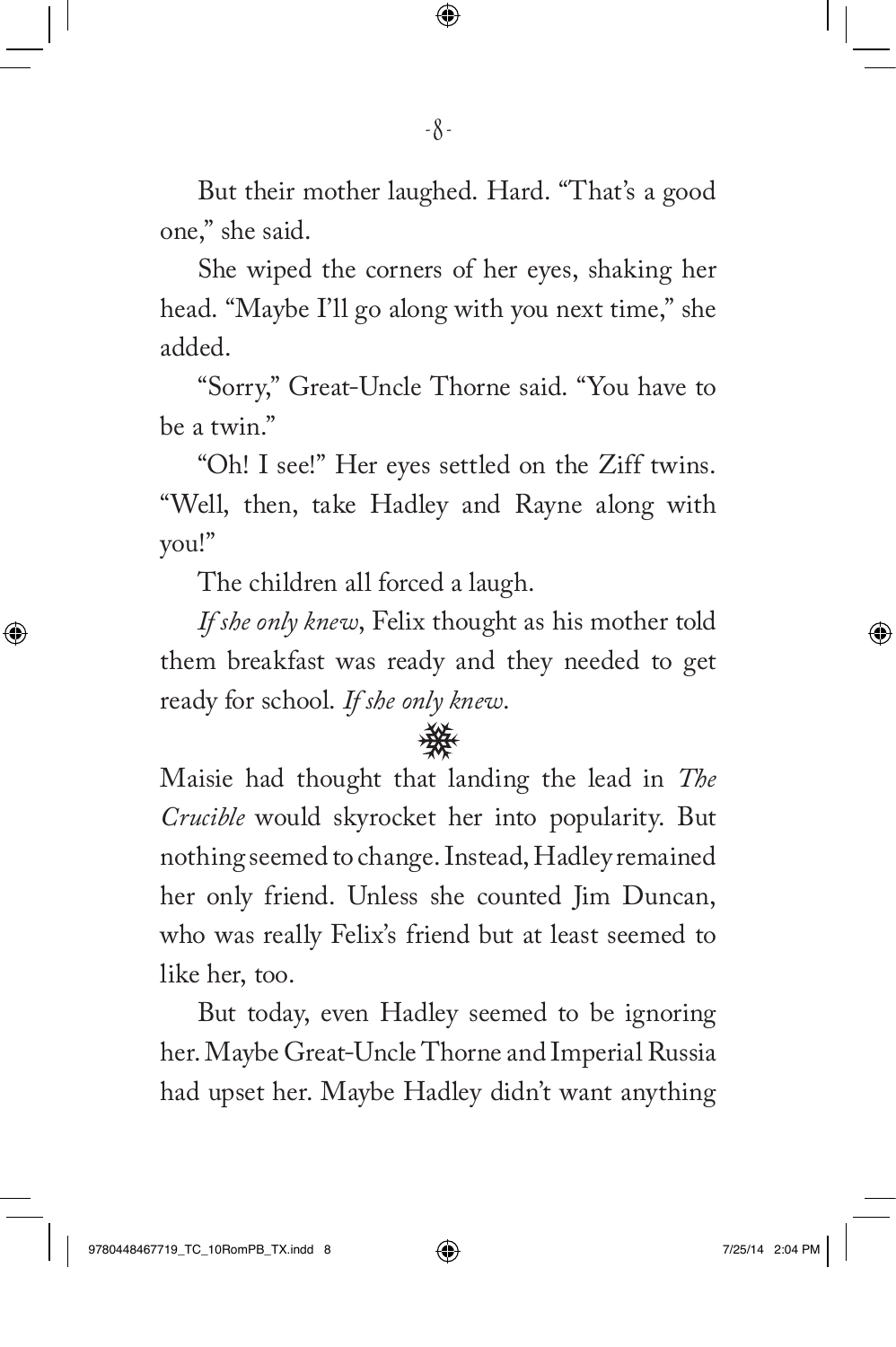to do with The Treasure Chest and fancy Fabergé eggs made by the Imperial jeweler for the Tsar. Or, Maisie thought as she unsuccessfully tried to get Hadley's attention during social studies, maybe Hadley didn't want anything more to do with her.

-9-

"Entire countries have vanished," Mrs. Witherspoon was saying. "Through war or independence or colonization or crumbling governments, borders shift. Names change. Rulers get deposed."

She pulled down one of the maps that hung over the blackboard.

"Abyssinia, for example," Mrs. Witherspoon said, pointing to somewhere in Africa. "Abyssinia was an empire for more than eight hundred years, an empire that spanned present-day Ethiopia, Eritrea, Djibouti, parts of northern Somalia, southern Egypt, eastern Sudan . . ."

Her long pointer tapped each area on the map as she spoke. *Tap. Tap. Tap.*

Maisie willed Hadley to turn around so she could roll her eyes and make her laugh. But Hadley appeared to be completely engrossed in Abyssinia.

"In 1974, the monarchy was overthrown in a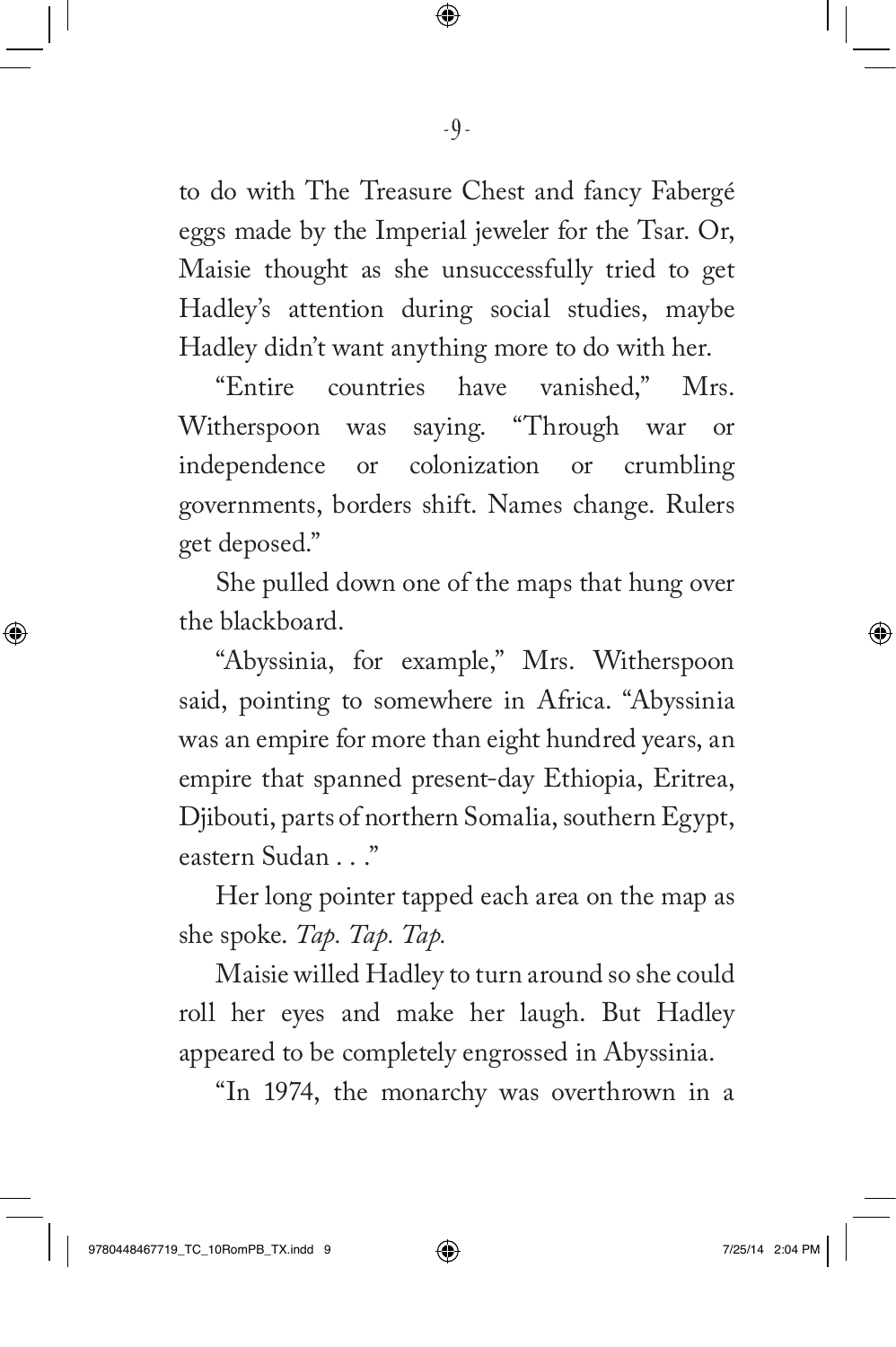coup d'état," Mrs. Witherspoon continued, "and Abyssinia ceased to exist."

Mrs. Witherspoon went on talking about Rhodesia and the Belgian Congo. She pulled down another map, this one of Europe, and tapped and pointed and talked about Austria-Hungary and East Germany, but all Maisie could think about was why Hadley Ziff was ignoring her.

More maps, more pointing. Ceylon and Persia and Siam.

Maisie ripped a piece of notebook paper from her social studies notebook and rolled it into a tight ball.

She narrowed her eyes for better aim and lobbed the ball at the back of Hadley's head.

A direct hit!

Hadley's hand shot up and retrieved the paper from where it landed between her back and her chair. But she did not turn around.

Mrs. Witherspoon kept talking about overthrown monarchies and revolutions.

Maisie tore another sheet of paper from her notebook. This time she wrote a note on it: *A be sinny ya at lunch!*

A clever pun, Maisie decided. Taking the word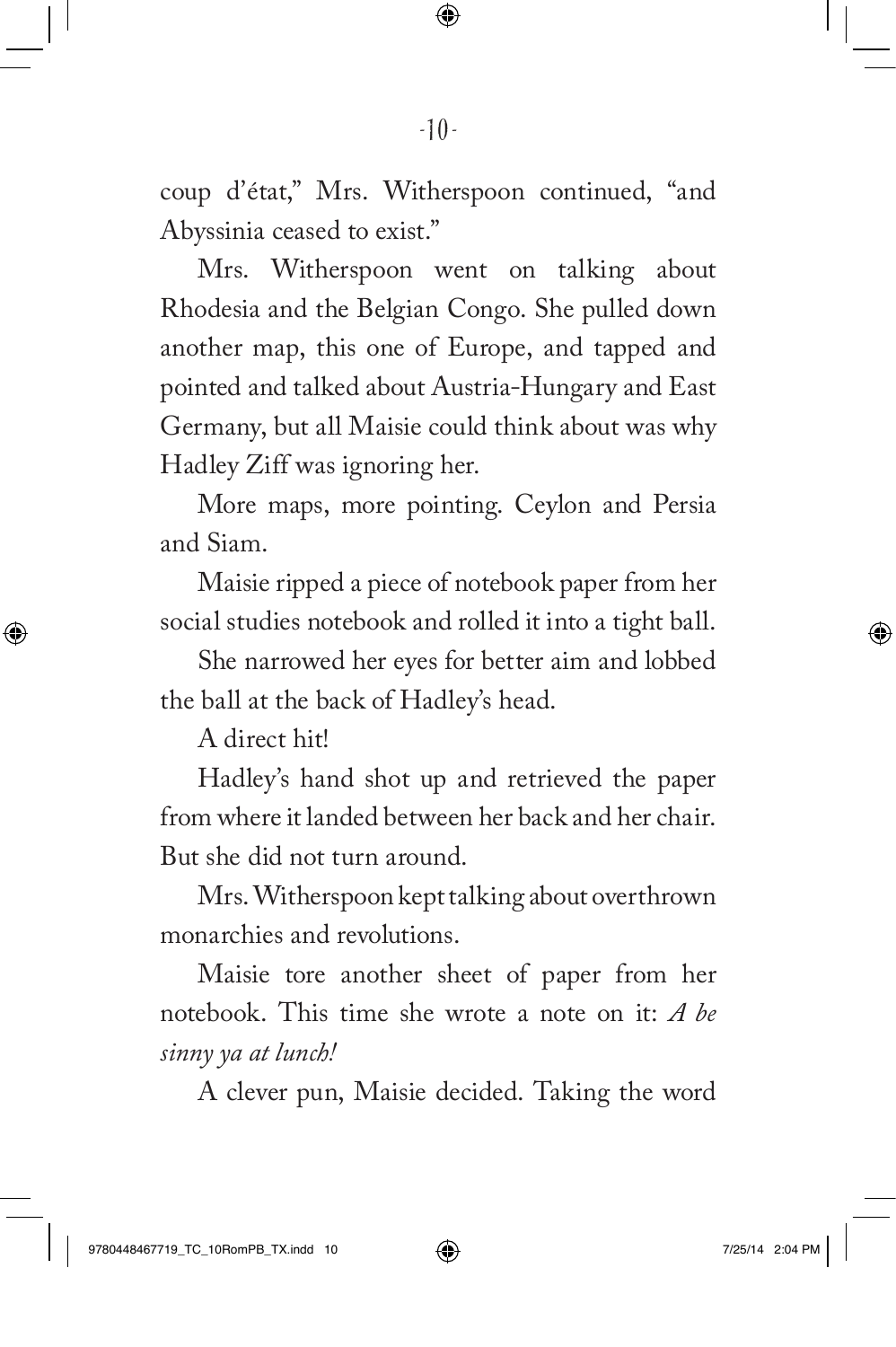*Abyssinia* and making it sound like *I'll be seeing ya!* Surely Hadley would appreciate that.

Maisie folded the note into a little paper airplane and sent it flying so that it would land somewhere near Hadley's feet.

Bull's-eye!

Instead of picking it up, Hadley twisted her head around and glared at Maisie.

Maisie began reviewing the morning in the Fairy Room. What had she done to make Hadley angry with her? Hadley and Rayne had not taken her mother's invitation to stay for breakfast. Was that another clue? They'd given a good reason, telling everyone that their parents were waiting for them at the Kozy Kitchen for a family breakfast. Had that just been an excuse?

"Do tell us all where you are, Miss Robbins," Mrs. Witherspoon said, her voice interrupting Maisie's thoughts.

"Um," Maisie said, squinting at the map. What had she missed? What was Mrs. Witherspoon talking about now?

"Can someone tell Maisie what our reports are on?" Mrs. Witherspoon asked the class. "Hadley?"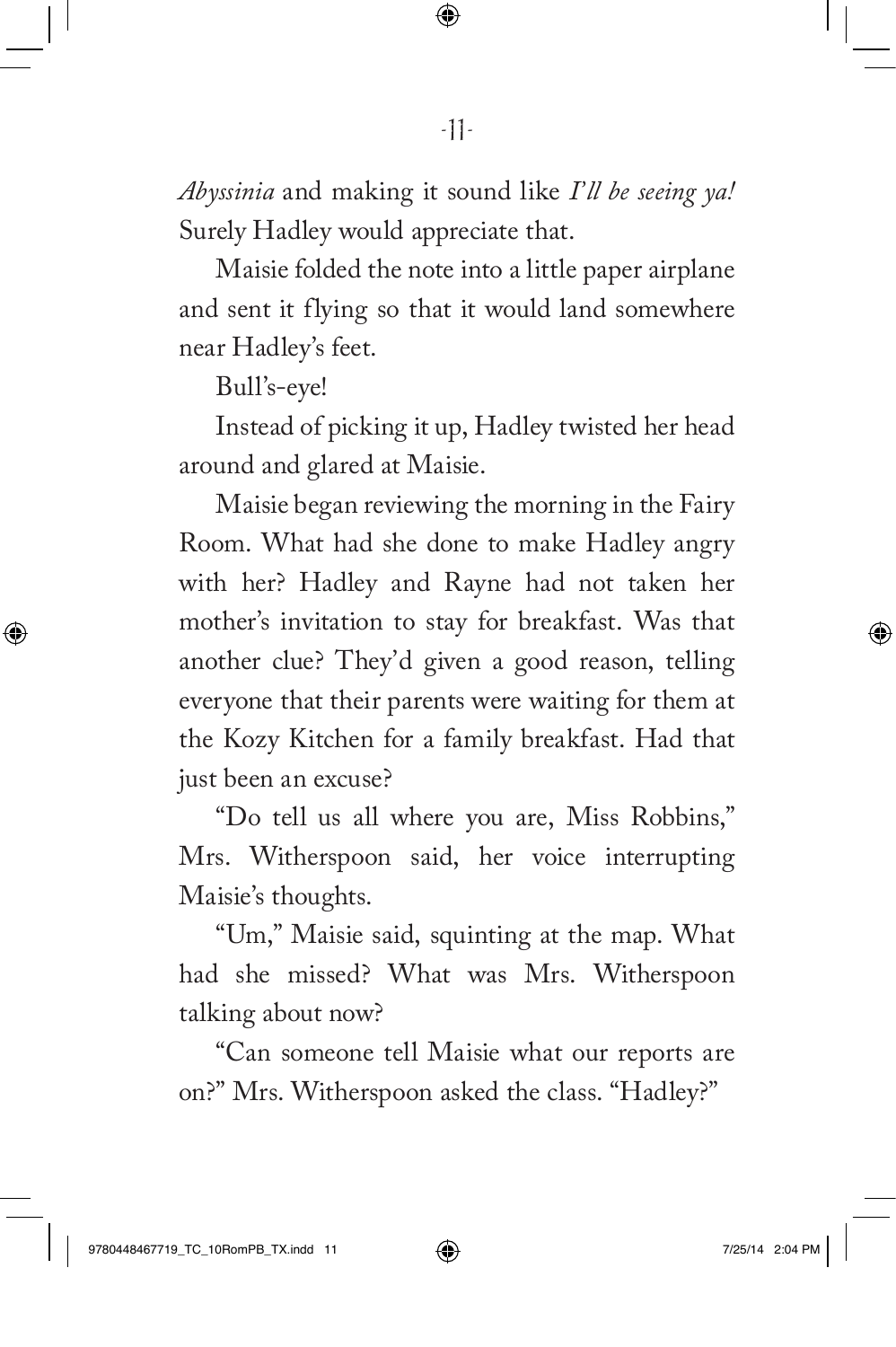Reluctantly, Hadley stood. Even though she turned toward Maisie, her eyes stayed on the scratched linoleum floor.

"A country that's disappeared?" she said.

"And?" Mrs. Witherspoon prompted.

"And what it was like before and what happened and what country it is now," Hadley finished and sat right back down.

"Did you get all that, Maisie?" Mrs. Witherspoon asked.

Maisie stared hard at Hadley's back, at her tangle of dark hair.

"Maisie!" Mrs. Witherspoon said.

Maisie looked at Mrs. Witherspoon, and then at the map hanging in front of the blackboard.

"I already know what I'm doing my report on," she said.

"Oh, do you?" Mrs. Witherspoon said, peering at Maisie over the top of her glasses.

"Imperial Russia," Maisie said.

At that, Hadley *did* turn around.

Maisie grinned. "Imperial Russia was so enormous," she said, "that when it was night in the west, it was dawn on the Pacific. And the land that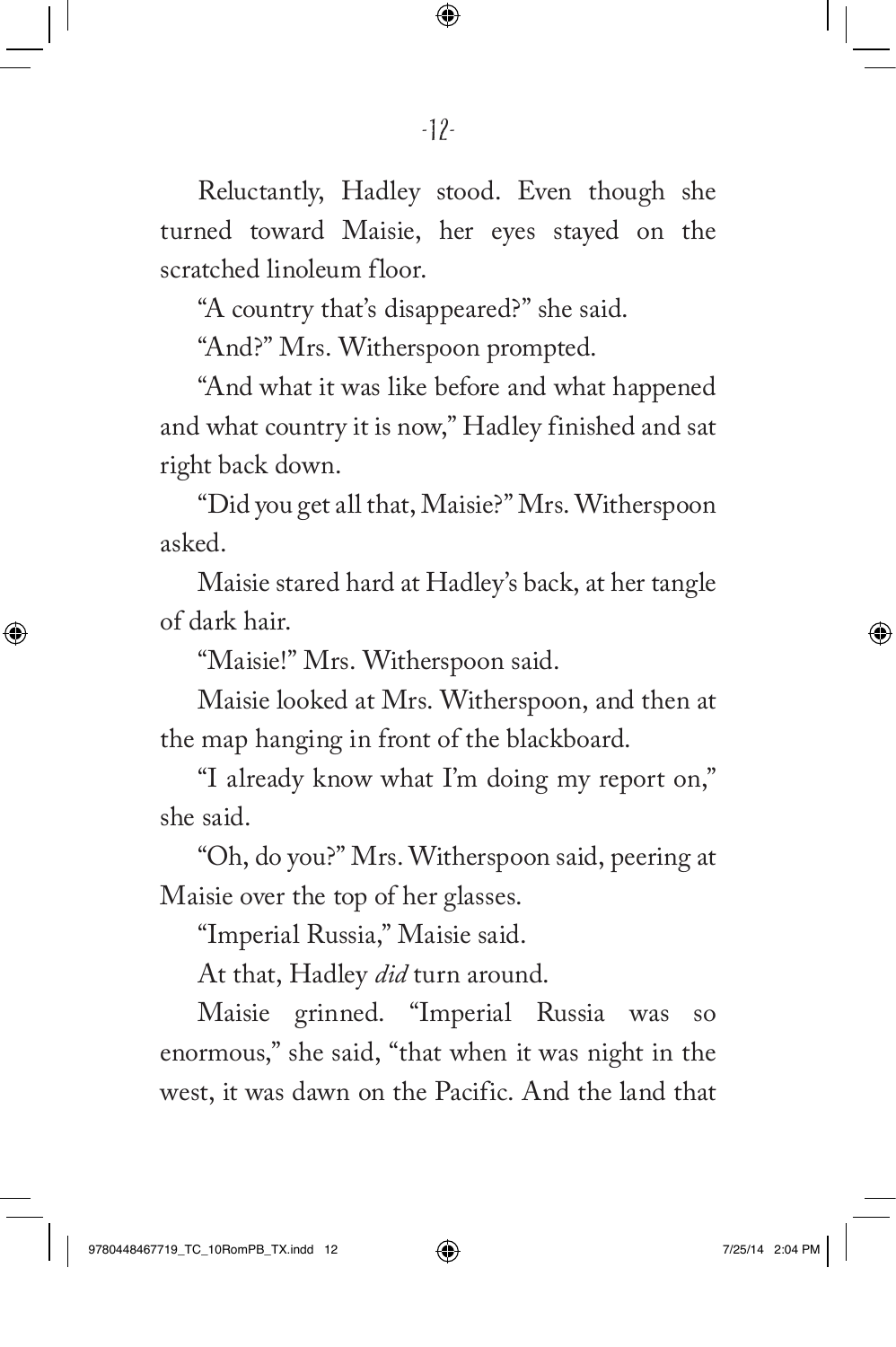stretched between made up one-sixth of all the land in the world. And that land was ruled by one man. The Tsar."

Mrs. Witherspoon looked impressed.

Hadley looked upset.

"Well," Mrs. Witherspoon said, "I had no idea you were interested in Russian history."

"Oh yes," Maisie said. "I'd even like to go there sometime."

Hadley turned back around and dropped her head.

*What is wrong with Hadley?* Maisie wondered.

"I look forward to your report," Mrs. Witherspoon said.

But Maisie wasn't listening anymore. Instead, she was plotting how to make sure Hadley didn't get away when the lunch bell rang. Hadley wasn't angry with her, Maisie realized; she was upset about The Treasure Chest.

The bell rang, and even though Maisie was waiting, ready to leap out of her seat and get to Hadley, she was stopped by Alex Andropov, arguably the smartest kid at Anne Hutchinson Elementary School.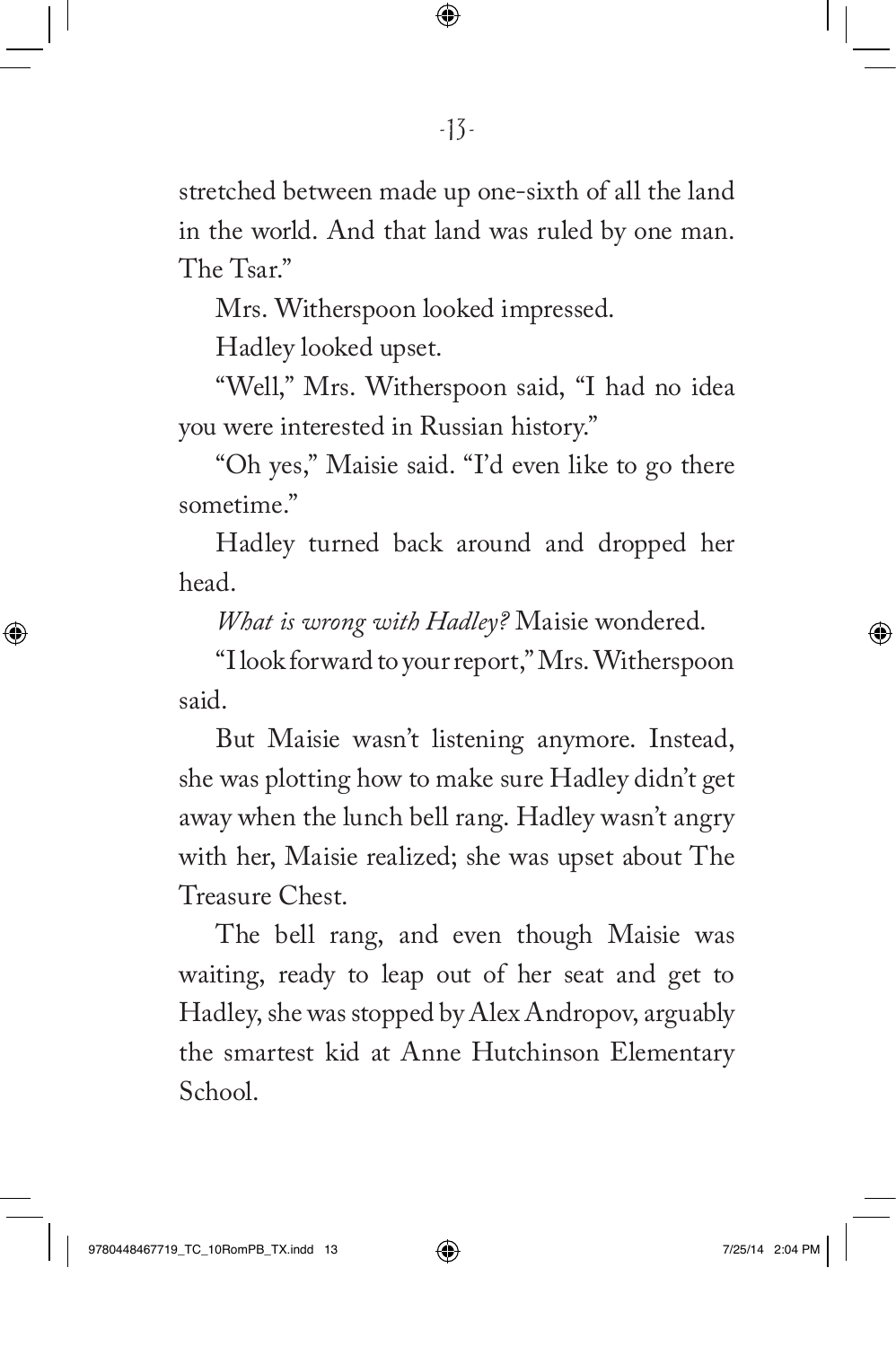"Maisie," Alex said, pushing his glasses up the bridge of his nose. They slid right back down to the tip. "I had no idea."

How could it be that some kids—like Felix looked cool in glasses, Maisie wondered, and other kids—like Alex Andropov—looked nerdy? The fact that Alex cut his hair too short for his round face and often wore white shirts with puffy sleeves that he insisted were called poet's shirts didn't help. Plus, he was skinny and pale and often was absent for weeks at a time. Although to some kids this made him mysterious and provoked speculation that he was the son of a billionaire and traveled the world with his father, to Maisie his absences just made her forget him until he showed up in class again.

Maisie peered over his head and watched Hadley approach the exit door.

"No idea about what?" Maisie asked impatiently. She wanted to push past him, but he had positioned himself in such a way that he had her trapped.

"Your interest in the Russian Empire!" Alex said.

"Huh? Oh right. Imperial Russia."

She craned her neck. Hadley was gone.

"I'm Russian," Alex was saying proudly. "And I'm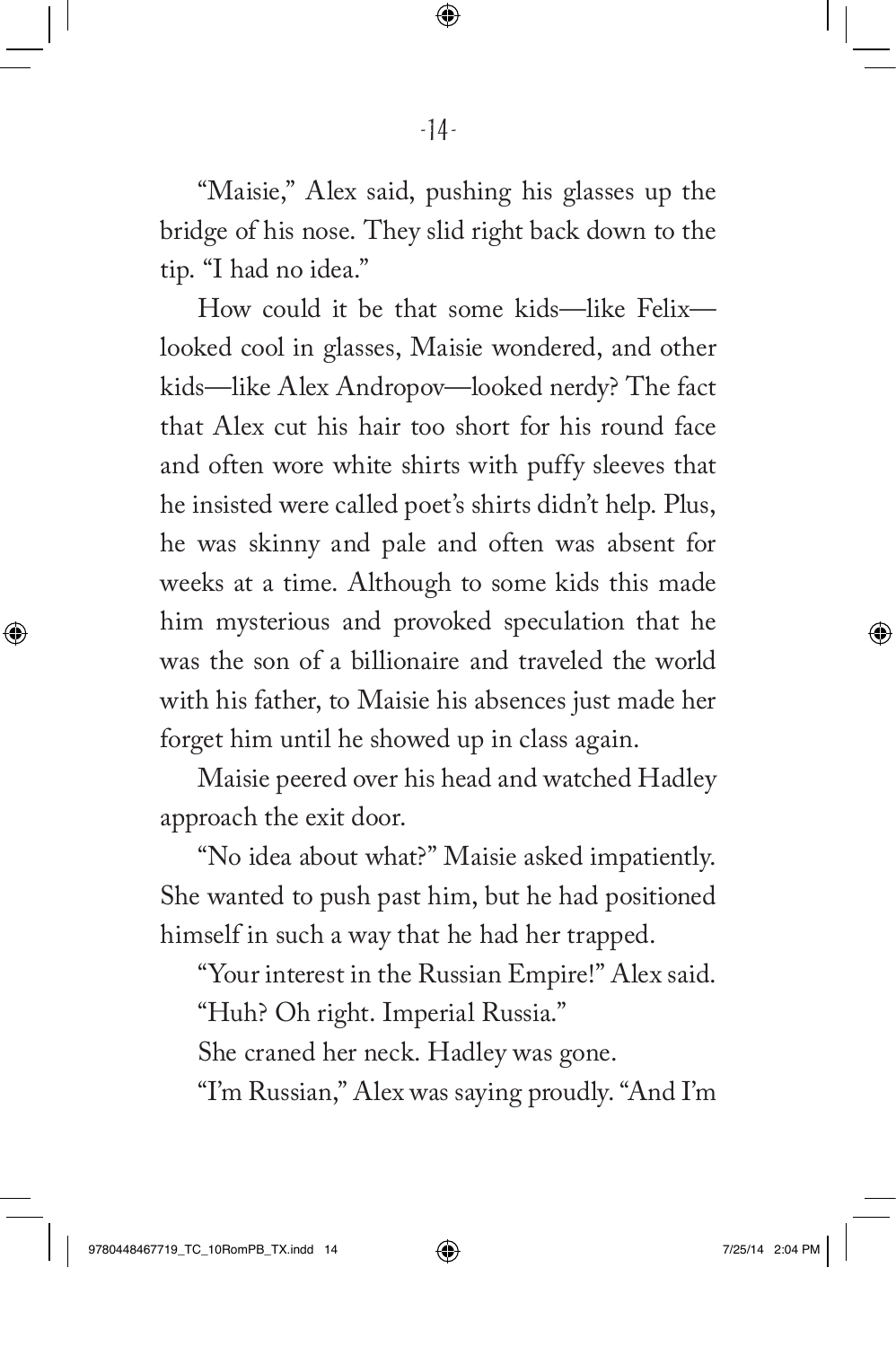a direct descendant of the Romanovs."

Maisie frowned. "Who?"

She moved forward, even though it meant wedging herself between Alex and her desk.

Alex's face fell with disappointment. "How can you be a student of Imperial Russia and not know the Romanovs?"

"I'm a new student," Maisie said. "Alex, can we talk about this later? I have to go."

With that his face brightened again.

"Today? After school?"

"Sure," Maisie said, and worked her way free of Alex Andropov.

The classroom had emptied out. Even Mrs. Witherspoon was gone. Maisie picked up her pace and hurried down the corridor to the lunchroom.

As soon as Maisie walked in the noisy, crowded room, the smell of Taco Day hit her. It looked like the entire school was lined up at the taco bar, piling ground beef, bright orange shredded cheese, chopped tomatoes, and ribbons of tired lettuce into taco shells.

Everyone except Felix, Rayne, and Hadley.

They sat at a table, leaning in close to one another.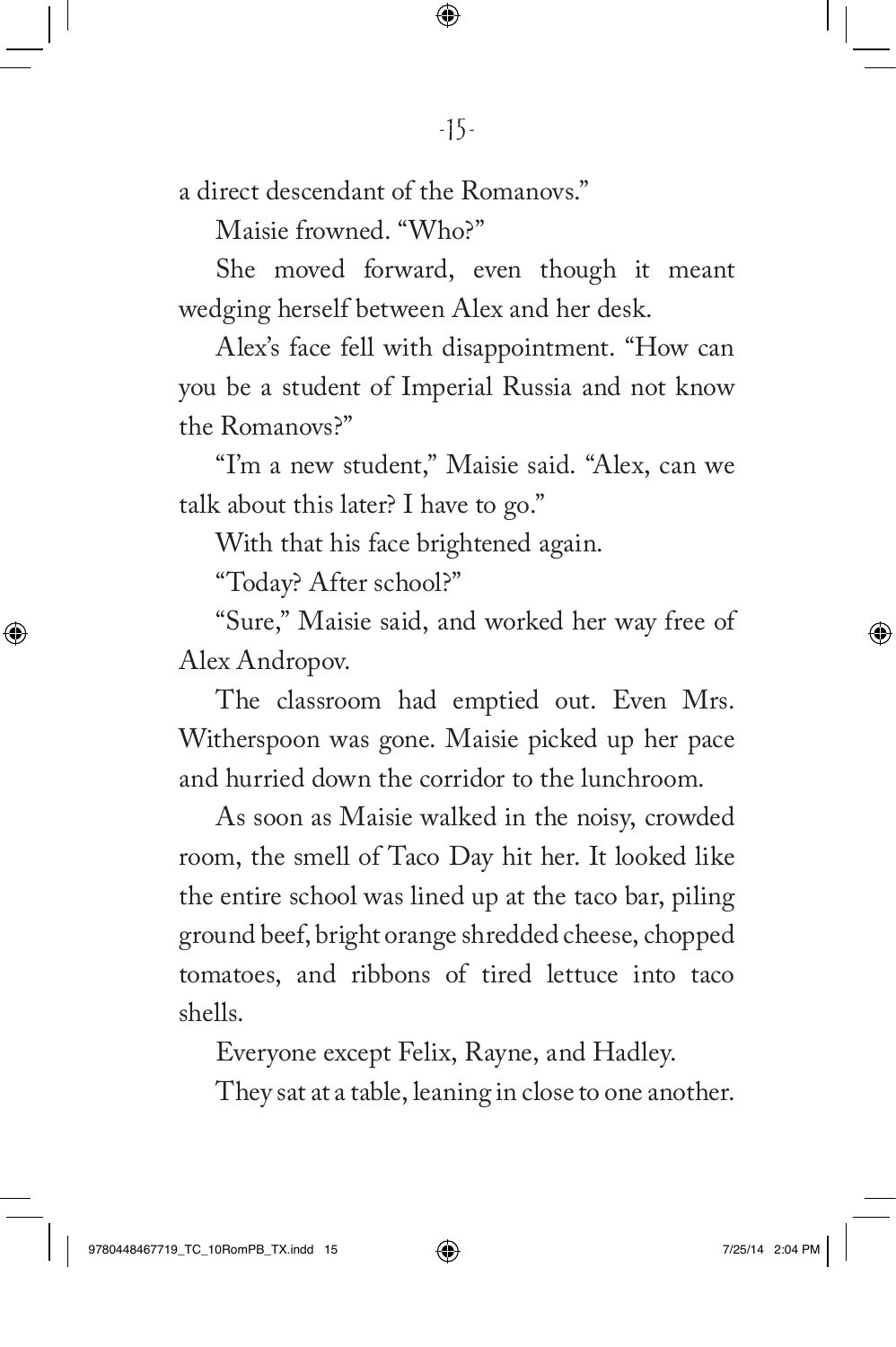And Hadley and Rayne were both crying.

"What's going on?" Maisie said after she pushed her way through the lines at the taco bar to get to them.

She didn't wait for an answer.

"I've been trying to get your attention all morning," she told Hadley.

"I know," Hadley said, sniffling. "I couldn't tell you in class."

"Tell me what?" Maisie demanded, her frustration growing even more.

"We're moving," Rayne said, also sniffling. "To Buenos Aires."

"But you can't!" Maisie said. "You're my best friend," she said, again to Hadley. She could have added *my only friend* and it would have been true.

"You're *my* best friend," Hadley said.

"And now we won't get to find out what happens in Russia," Rayne said.

"Of course you can," Felix jumped in. "We'll go to The Treasure Chest right after school."

Hadley and Rayne shook their heads.

"A car is picking us up at three o'clock and taking us directly to the airport," Rayne said.